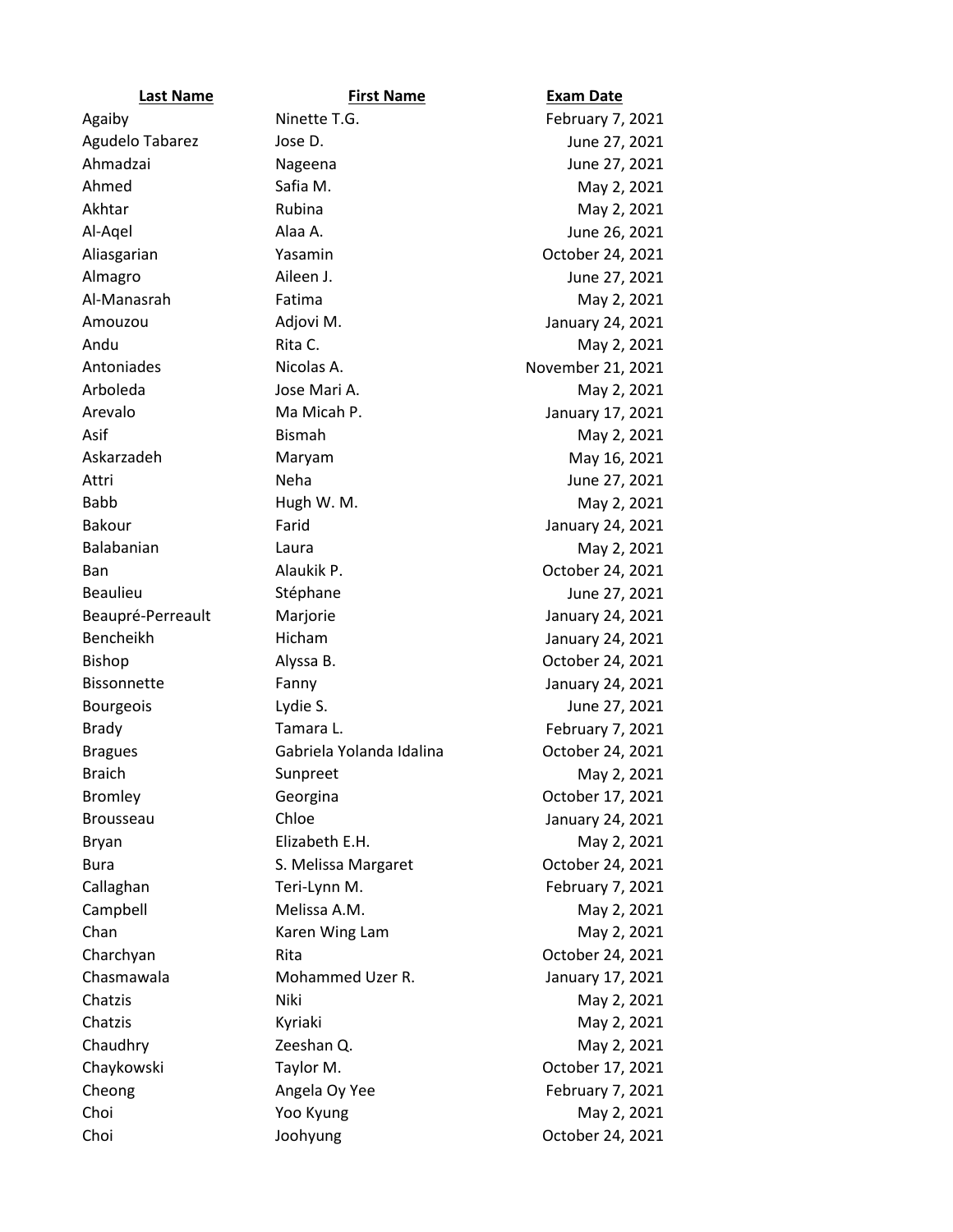Cloutier The Yann November 21, 2021 Colbourne **Hannah E.** November 21, 2021 Coloma Babette Bobbie Jr. May 2, 2021 Comstock Caitlin N.L. Cannel May 16, 2021 Cotia **Allen Royce Booc** May 2, 2021 Crook Hayley D. May 16, 2021 Curtis Georgia R. April 18, 2021 Dang Tho Duy Tho Duy May 2, 2021 Dawood Zafar October 24, 2021 Dayag Stephanie R. January 17, 2021 De Matta **Clarence** Clarence **Clarence** June 5, 2021 Delves Taylor G. May 2, 2021 Deschamps Emilie Emilie November 21, 2021 Di Fazio Giovanni M. May 2, 2021 Diewold **Adam G.** Adam G. Adam Account Adam Account Adam Account Adam Account Adam Account Adam Account Adam Account A Djenidi Yassine Yassine November 21, 2021 Dong Ling Ling Croober 24, 2021 Doutance Samantha November 21, 2021 Duerksen **Erin A.** Erin A. February 7, 2021 Duggal Bharat June 27, 2021 Dunstan Christoph Christoph May 2, 2021 Engels **Annika** Annika May 2, 2021 Erb Bethany October 24, 2021 Estabrooks Haley C.L. Sunne 13, 2021 Faiz **Hamra** Hamra May 16, 2021 Falkenstien Telimena June 27, 2021 Fan Cheuk Yiu Cheuk Yiu June 27, 2021 Feng Lin Lin Lin June 27, 2021 Foulds **Keith J. Keith J. Colober 24, 2021** Gallant Jaden N. April 18, 2021 Gauthier **Annie M.P.** Annie M.P. **January 24, 2021** Gharahghani Sholeh Sholeh June 27, 2021 Giordano Bryce H. Bryce H. June 27, 2021 Glebov Savchenko Evgenia May 2, 2021 Goodwin Victoria L. Coodwin Victoria L. Gordon Warren (Matthew) Glen October 24, 2021 Green **Emma A.** Emma A. April 18, 2021 Green Emily M. Emily M. And May 2, 2021 Guérin Geraldine Geraldine November 21, 2021 Haddadi Azam May 2, 2021 Haddow **Tristan L.** Tristan L. May 16, 2021 Hadi Hadeer S.H. Corober 24, 2021 Haji Seyed Javadi Narges May 2, 2021 Hales **Pamela Elaine Pamela Elaine Pamela Elaine Pamela Elaine Pamela Elaine Pamela Elaine Pamela Elaine** Hall Madeline Madeline April 18, 2021 Hamidi Leila October 17, 2021 Hammad Randa Saber Ahmad May 2, 2021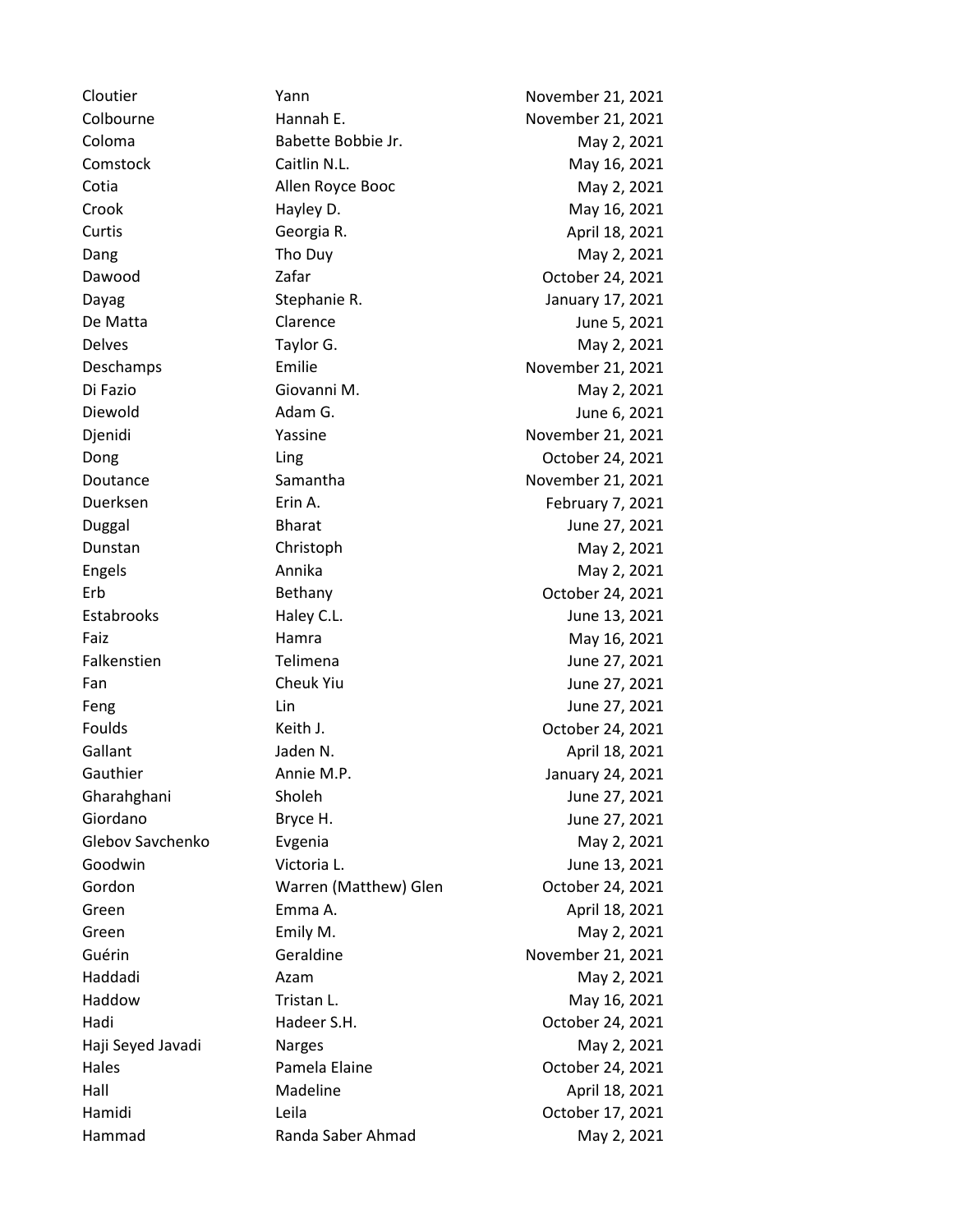Hansen Tori-Jo A. May 2, 2021 Hasan Ahmed May 2, 2021 Hedden Robyn M. June 26, 2021 Hendrickson Chelsey M. June 13, 2021 Henry Sandra E. C. Cannon Cotober 24, 2021 Hollman Rodas Sandra C. June 27, 2021 Horton Jenna J. Jenna J. May 2, 2021 Howard **Davina Beverley May 2, 2021** Hua Stephanie May 2, 2021 Hui May 2, 2021 Hung Natalie J.H. June 27, 2021 Hurtubise Jody G. Show May 2, 2021 Huynh Lisa N.T. Casa Controller May 2, 2021 Hwang Jiyoon Jiyoon October 24, 2021 Hyyrylainen Tyyne Liisa Coctober 24, 2021 Jackman Jacob M. January 17, 2021 Jackson Kyle B. May 2, 2021 Jagwani Chandni Chandni May 2, 2021 Jehan Shaukat Shaukat October 17, 2021 Jensen Kellianne P. June 26, 2021 Johnston Cayleigh A. April 18, 2021 Jolkowski Shannon J. May 2, 2021 Jordan **Andrew J.** Andrew J. May 2, 2021 Jordan Gina C. Communication Controller 24, 2021 Jung **Hyojin** Hyojin **Hyong** June 27, 2021 Kang Shinwook **Shinwook** January 17, 2021 Karras Chandra D. June 6, 2021 Kartechner **Angela F.** Angela F. **Carry Communist Communist Communist Communist Communist Communist Communist Communist Communist Communist Communist Communist Communist Communist Communist Communist Communist Communist Co** Kassegne Blessing-Sharon E. November 21, 2021 Kastrati Aida May 2, 2021 Kaur Guddi Guddi May 2, 2021 Kaur Varinderjit Varingerit May 2, 2021 Kaur Molakpreet June 27, 2021 Khajeganghaleh Ali June 27, 2021 Kheloufi Nacima Nacima November 21, 2021 Kim **The Community Community** Youhee *Vouhee* January 17, 2021 Kim **Woorim** Woorim May 2, 2021 Kim Jungwon Jungwon June 27, 2021 Kim Heylyun Heylyun June 27, 2021 Kneebone James M. May 2, 2021 Koley **Alicia R.** Alicia R. October 24, 2021 Kouhestani Mona June 27, 2021 Kovacs Ildiko May 2, 2021 Kruszewski Marek Marek October 24, 2021 Kwong Ray W. Ray Ray Research Research Museum Ray M. All the St. 2021 Lacroix **Mathan** Jonathan **November 21, 2021** LaFleur Rémi Communication Remi Communication de la Catalana de La Gaussia de La Gaussia de La Gaussia de La G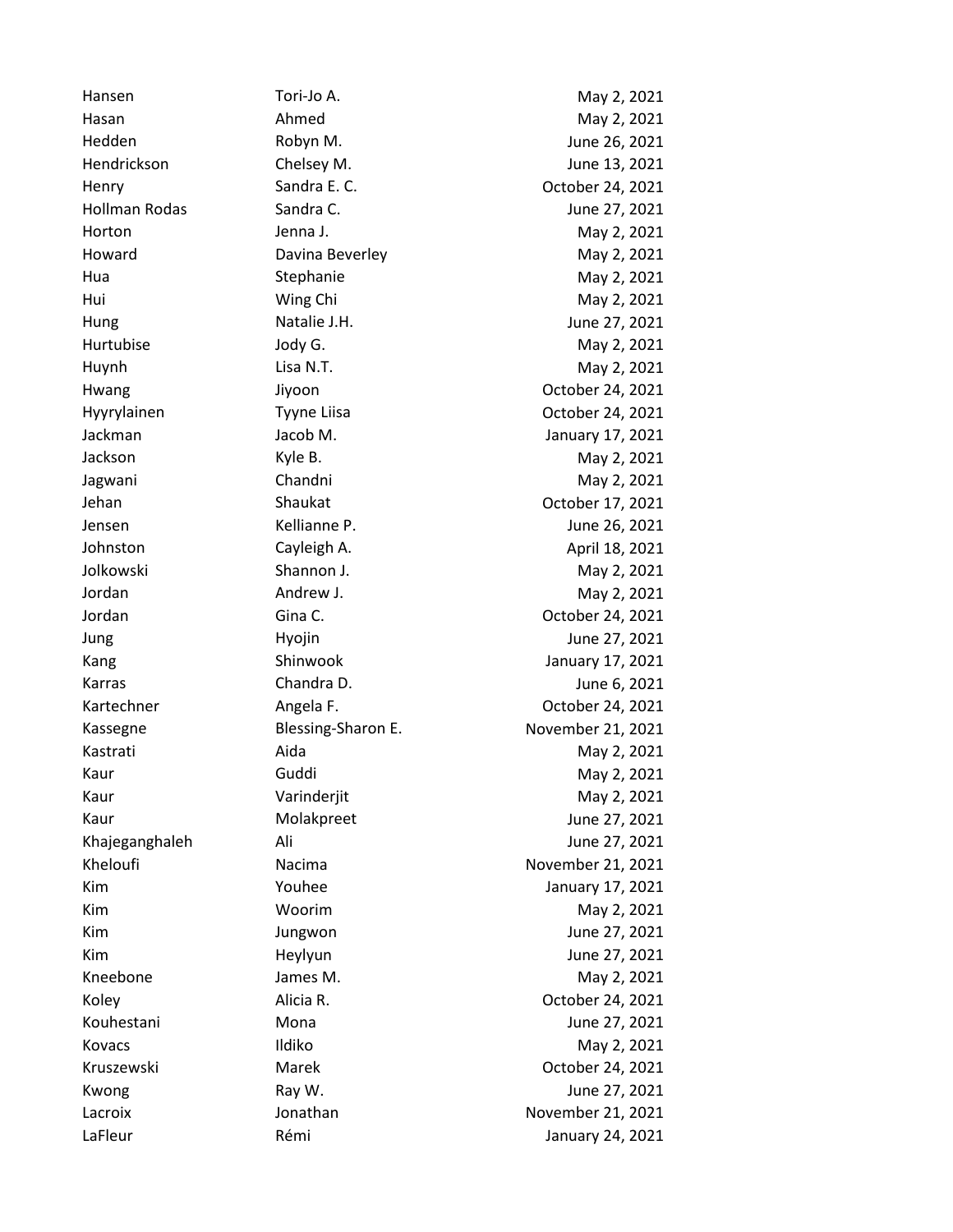Lai Brian A. May 2, 2021 Laliberté Tammy Lynn M. May 2, 2021 Lam Ngoc Vy Chamber 24, 2021 Latoza Caterin L. June 5, 2021 LeBlanc Alex B. Alex B. April 18, 2021 LeBlanc Emilie June 13, 2021 LeCompte Stephanie Stephanie January 24, 2021 Lépine **Elisabeth** Èlisabeth November 21, 2021 Li Zi Jun May 2, 2021 Liang Contract Contract Contract Contract Contract Contract Contract Contract Contract Contract Contract Contract Contract Contract Contract Contract Contract Contract Contract Contract Contract Contract Contract Contract Liang Jiamin May 2, 2021 Liao Frank Fu Kuo June 27, 2021 Lim Suet Yee Chantal May 2, 2021 Liu Charles Xuan Xuan Charles Cotober 24, 2021 Lu Leeann R. May 2, 2021 Lu Xingchen October 24, 2021 Luthra **Tanveer** Tanveer May 2, 2021 Mahjoub Emna Emna November 21, 2021 Maneja Shelly R. Shelly R. February 7, 2021 Maniparambil Joseph May 16, 2021 Marcucci Luke A. Corollars Luke A. Corollars Corollars Corollars Corollars Corollars Corollars Corollars Corollars Corollars Corollars Corollars Corollars Corollars Corollars Corollars Corollars Corollars Corollars Corolla Martel **Martel Martel Janie-France November 21, 2021** Martelli **Daniella S.** Daniella S. May 2, 2021 Maseer Shiza Shiza Shiza May 2, 2021 Mazdak Nazgol May 2, 2021 Mazerolle **Manita** Danika **April 18, 2021** Mei Xiaobai January 17, 2021 Melanson Chanelle R. June 13, 2021 Mikhaiel Reham Reham October 24, 2021 Mimeault **Jamie-Lee M.** Mimeault **May 2**, 2021 Mohammad Zaid Zaid June 27, 2021 Mohammed Abdul H. Akil May 2, 2021 Mohammed Samah Samah June 27, 2021 Mohammed Sumaiyah June 27, 2021 Moorehouse **Amanda L.** Amanda L. May 2, 2021 Morgan **Aisia D.** Aisia D. **June 27, 2021** Munoz Abelardo May 2, 2021 Mwanza Chipo Chipo May 2, 2021 Mzah Sameh Sameh November 21, 2021 Nacalaban **Corazon May** Corazon May **May 16, 2021** Naji **Naji** Zineb Zineb January 24, 2021 Napier Susan L. Susan L. Cotober 24, 2021 Newell **Lauren M.** Cause 1 and 2021 Ng Julianna Wan Fung Dictober 24, 2021 Nguyen Rosetta May 2, 2021 Nguyen Joanne H. May 2, 2021 Nguyen James James May 2, 2021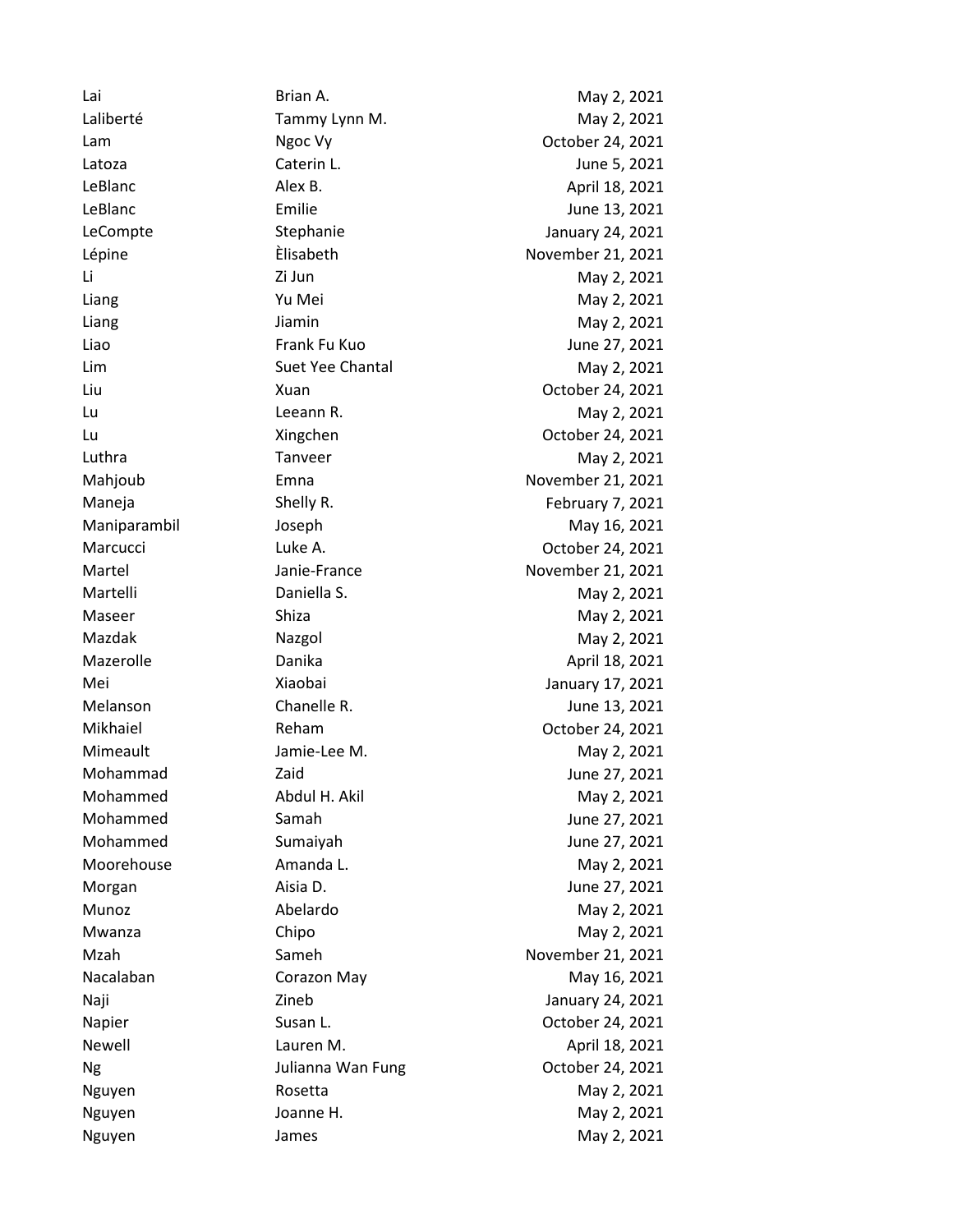Nguyen Nay 2, 2021 Nguyen Ai Phuong May 2, 2021 Nguyen Tina Tina October 24, 2021 Nguyen Cathy Dieu Nhu Cotober 24, 2021 Obando-Pinto Alba I. May 2, 2021 Oh Se Yong June 27, 2021 Okpo Ojiugo Hannah June 27, 2021 Olsen Jennifer N. May 16, 2021 Ouellette Karley Faith June 13, 2021 Pablico Malberto C. Alberto C. Alberto C. Annuary 17, 2021 Pacheco Rachel A. Nav 2, 2021 Pacheco Carlos A. Carlos A. May 2, 2021 Paine **Janet L.** Janet L. May 2, 2021 Pan Denghui Denghui June 27, 2021 Panahi Bahareh February 7, 2021 Pangburn Keisha Marie **April 18, 2021** Panke Theresa G. Controller 24, 2021 Parameswaran Shapisha Shapisha May 2, 2021 Parker Elizabeth D.M. May 2, 2021 Patel **May 2, 2021** Krina J. Patel Shreekiben N. May 2, 2021 Patel Yashvi Dharmeshbhai June 27, 2021 Patel Akshaykumar Dineshbhai October 24, 2021 Patel **Patel** Yukta **Communist Patel** October 24, 2021 Pavlovic **Veronika** Veronika May 2, 2021 Pham Tuan Tuan Tuan May 2, 2021 Pham David David David May 2, 2021 Piercy **Contract Design April 18, 2021** Jessica L. Pirzamani Shahyar Shahyar May 2, 2021 Pregal Madison Madison January 17, 2021 Privett Emily J.H. Emily J.H. January 17, 2021 Purba **Ravneet K.** January 17, 2021 Raina **Raina** Raina Raina Raina Raina Raina Raina Raina Raina Raina Raina Raina Raina Raina Raina Raina Raina R Randoll Sabrina Sabrina November 21, 2021 Rashid Kirn Kirn Cotober 24, 2021 Reid **Lindsey R.** Communication Communication Communication Communication Communication Communication Communication Communication Communication Communication Communication Communication Communication Communication Communic Ren Junnan Junnan May 2, 2021 Rezaei **Alla A.R.** Alla A.R. January 17, 2021 Rezayani Maryam May 2, 2021 Rigby **Heather E.** May 2, 2021 Ripeto Ribeiro **Leandra** Chemical Correspondent Leandra Correspondent Leandra Correspondent Correspondent Correspondent Correspondent Correspondent Correspondent Correspondent Correspondent Correspondent Correspondent Corr Rodella Maria Katrina **Maria Katrina** Maria Katrina Maria Kateria kategoria kwa kutoka 1982. Nyingi hasila na m Rogg Tammy Tammy October 24, 2021 Sadeghimovahed Soroush Soroush May 2, 2021 Sahota Sharanpreet May 2, 2021 Salvador Joshua October 24, 2021 Samani Masood Chehelgerdi May 2, 2021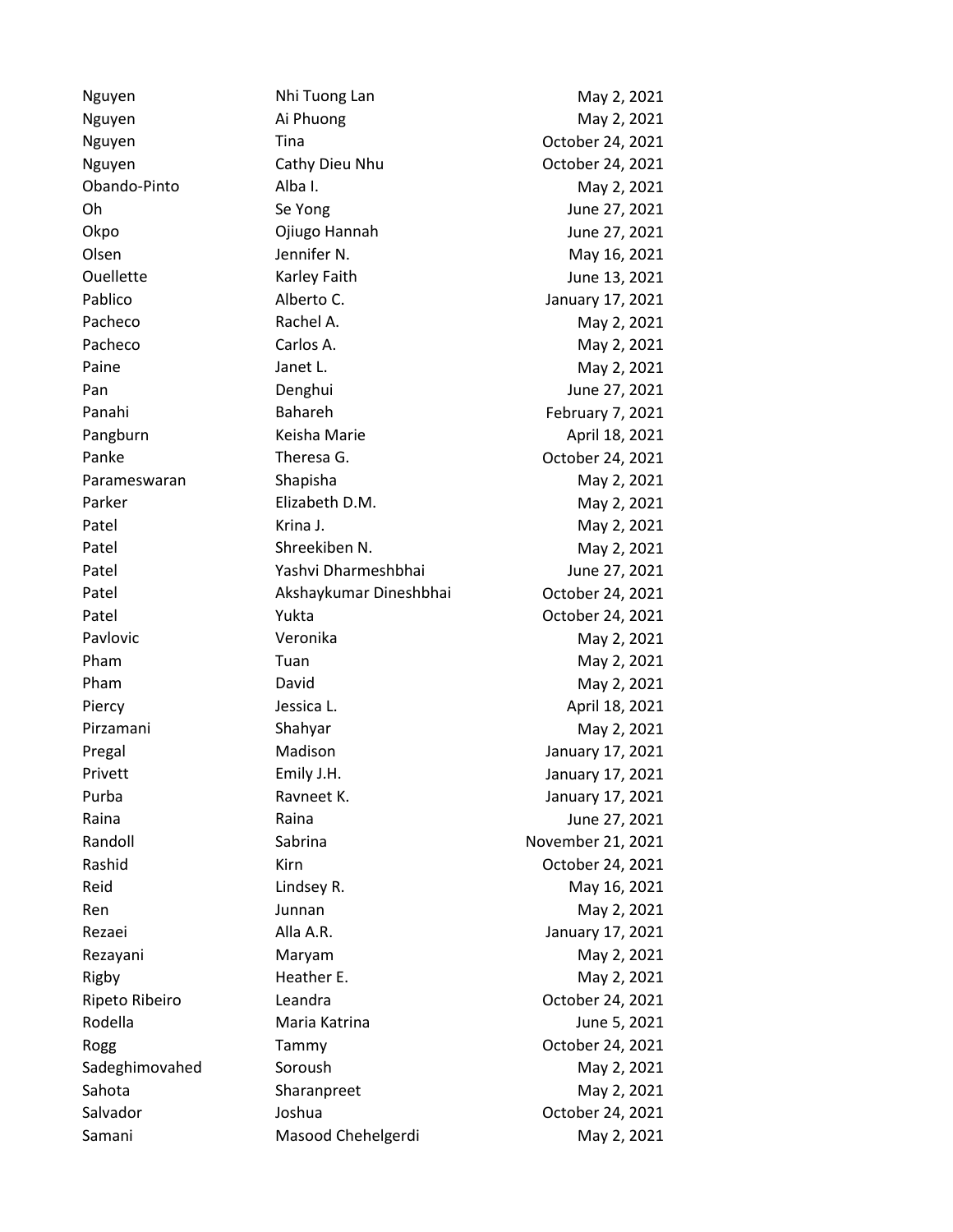Sarazin **Immunity Sessica-Tina C.** Movember 21, 2021 Schmitt Sarah A. Sarah A. Sarah A. Sarah A. Sarah A. Sarah A. Sarah A. Sarah A. Sarah A. Sarah A. Sarah A. Sarah A. Sarah A. Sarah A. Sarah A. Sarah A. Sarah A. Sarah A. Sarah A. Sarah A. Sarah A. Sarah A. Sarah A. Sarah A Sehl **Natasha D.** May 2, 2021 Sewell **Sewell** John W. April 18, 2021 Shakib Abdolreza May 2, 2021 Shan Katherine Yue Colober 24, 2021 Sharma Sankarshan Sankarshan February 7, 2021 Shnaider **Orly** Orly **May 2, 2021** Sidhu Grace Grace Coronary Grace Coronary Coronary Coronary October 24, 2021 Simard Etienne **Example 24, 2021** Singh Ramandeep May 2, 2021 Singh Simratpal Simratpal June 26, 2021 Singh Sean Sean Corober 24, 2021 Sirois Madison A. June 13, 2021 Slater **Aleida** Aleida Aleida June 27, 2021 Smith Robyn E. May 2, 2021 Sparkman **David S.** David S. May 2, 2021 Spencer Kathleen G. May 2, 2021 Stankovic Mladen Media Museum October 24, 2021 Steeves **Dominique Community** Dominique **April 18, 2021** Stevenson Jehoshua T. June 27, 2021 Surendran May 2, 2021 May 2, 2021 Tabrizizadeh Amir Hossein June 27, 2021 Taggart-Phair **Nancy-Jane A.** Mancy-Jane A. May 2, 2021 Tang Benson Benson May 2, 2021 Tattrie Holly J.K. June 26, 2021 Thevenot **Angela D.** Angela D. June 5, 2021 Tolideh Behnaz Behnaz May 2, 2021 Torkhani Lamia Lamia November 21, 2021 Traikovski Philip Philip May 16, 2021 Traynor **Adam** Adam May 2, 2021 Truong Duyen Duyen Duyen January 17, 2021 Twohig Tanya H. April 18, 2021 Vinals **Raul** Raul May 2, 2021 Vo Trang T.H. May 2, 2021 Walsh Sonja A. Communication Sonja A. Communication Sonja A. Communication Sonja A. Communication Sonja A. Communication Sonja A. Communication Sonja A. Communication Sonja A. Communication Sonja A. Communication Sonja A. Walters **Khrysty A.T.** April 18, 2021 Watson Morgan T. Communication Morgan T. Watson Jessica Elizabeth October 24, 2021 Whittaker Bethany A.A. April 18, 2021 Wilkins Shareena L. May 16, 2021 Wilson Natasha D. Natasha D. June 13, 2021 Wong Wai Hong Marco May 2, 2021 Wong Johnny Yat-Tak Coctober 24, 2021 Yap Samantha Erin N. June 27, 2021 Yarova Daryna May 2, 2021 Yim Manvel C.H. June 27, 2021